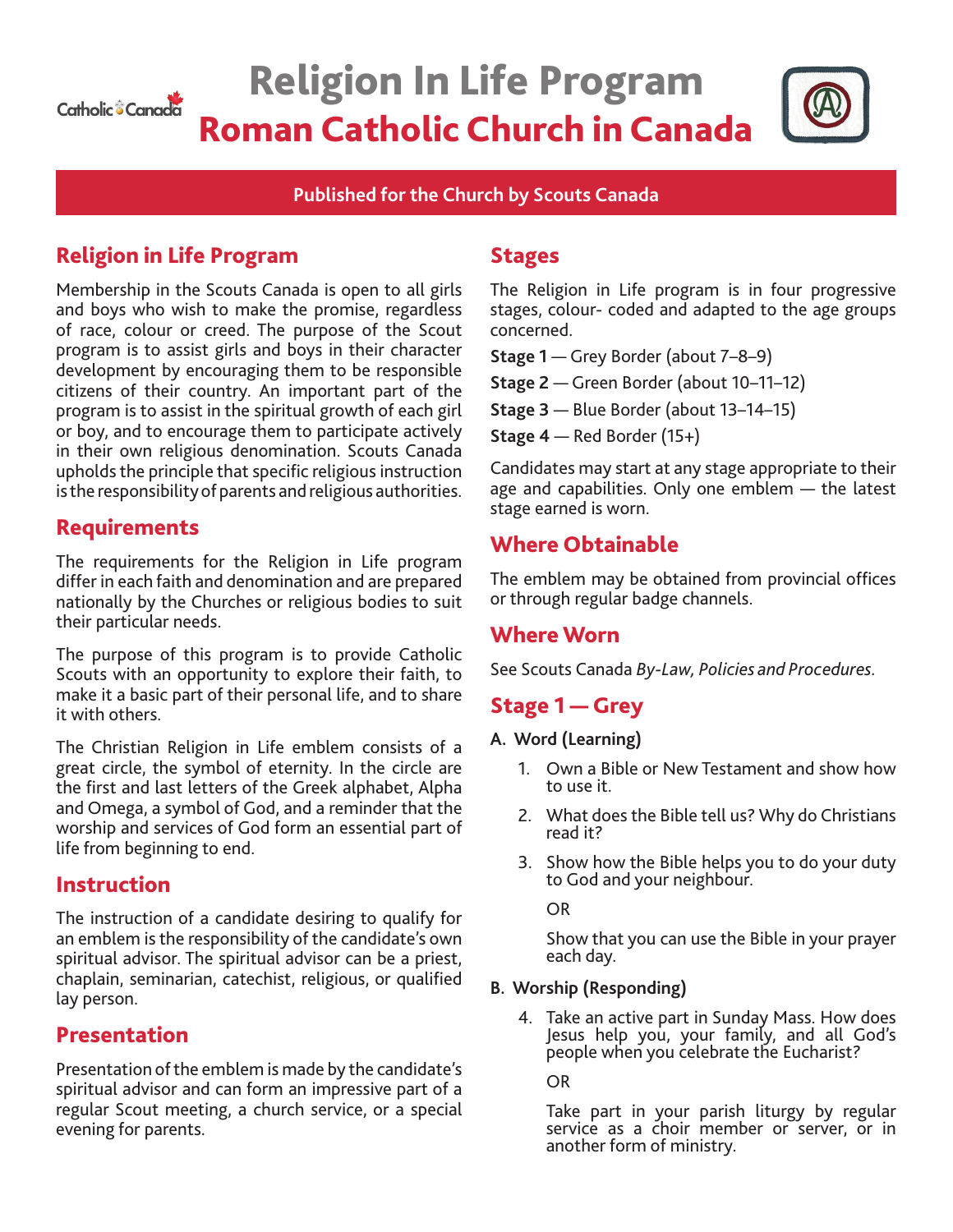5. Plan and conduct a tour of your parish church, explaining important places in it, such as the place of the assembly of God's people, the baptismal font (and use of blessed water), the lectern as the place of God's word, the altar, and the chair of the presider.

OR

Give some examples of how you try to do your duty to God and your neighbour.

#### **C. Witness (Serving)**

- 6. Know the new commandment given by Jesus in John 13:34–35. How can you live this each day?
- 7. With your spiritual advisor, discuss what Jesus does for us in baptism, and what it means for you to belong to the people of God at home and at school.
- 8. Choose and carry out a project to help someone in your home, community, or another part of the country or world.

### **D. Projects**

- 9. Choose and carry out any two of these projects. They may be done alone or with a group and are to be of a religious nature.
	- a) Scrapbook, or other form of collection;
	- b) Murals, collages, pictures, banners;
	- c) Models, such as a model sanctuary with all essentials.
	- d) Music: from your church hymnal, choose and sign (solo or in a group) a song of thanksgiving, or play this hymn on a musical instrument.
	- e) Drama: act out some Bible stories.
	- f) Nature: with permission, set up and maintain a bird feeding station on your church property, or plant and take care of a tree there.

# Stage 2 — Green

Review and discuss the grey stage requirements with your spiritual advisor.

#### **A. Word (Learning)**

1. Own and use a Bible or a New Testament. Show that you understand that the Bible is the Word of God speaking to us through the writers.

Show that you have a general understanding of what the Bible contains, and how it is divided into two Testaments and into books. Tell how it is used in other Christian Churches and in the Jewish faith. Be aware of some of the sacred books used by other world faiths.

2. How can you use the Bible in your prayer?

OR

Read the Bible regularly, preferably everyday.

- 3. Do two of the following:
	- a) Tell the story of one person in the Old Testament and one in the New Testament. What is God teaching us through these persons? Be able to locate these stories in the Bible.
	- b) Choose two Bible texts; and be able to locate them and tell what they mean.
	- c) Choose your favourite psalm and tell why you like it.

### **B. Worship (Responding)**

- 4. Name and explain the principal parts of the Mass.
- 5. Why does God call us together to celebrate as a community as well as asking us to pray as individuals?

OR

Why do we sing during our worship, and how does this help us as a community of God's people?

OR

Show that you are aware of the responsibilities flowing from the sacrament of confirmation.

- 6. Do two of the following:
	- a) Tell why we celebrate God's loving mercy to the people of God in the sacrament of reconciliation or penance.
	- b) With some friends, prepare a communal celebration of penance.
	- c) Prepare yourself and serve as a reader on several different occasions: at church, school, Scout or Guide meetings or camps.
	- d) Encourage your family to begin, revive, or continue the custom of regular reading of the Bible.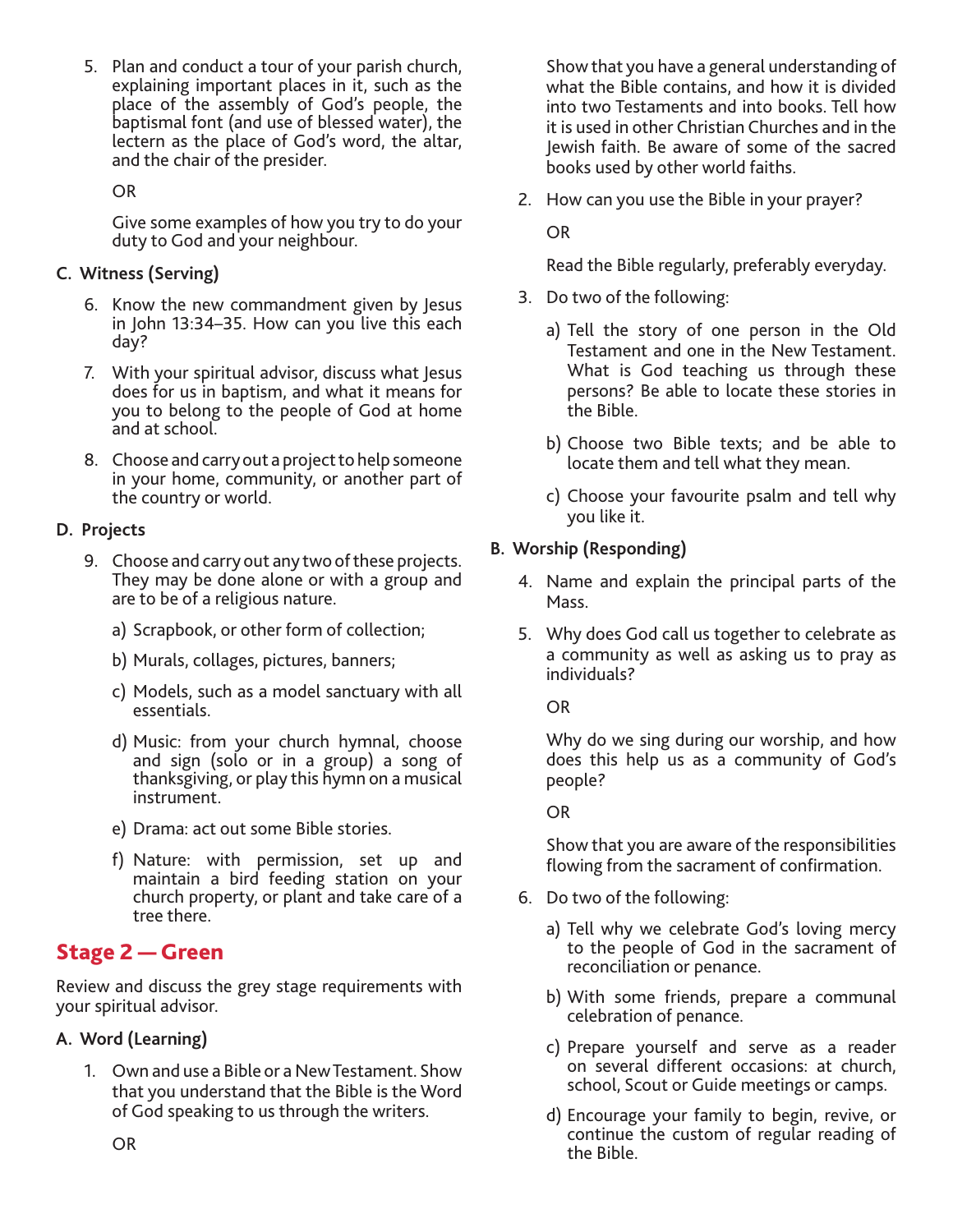#### **C. Witness (Serving)**

- 7. How does Scouting or help you to live the life of a follower of Jesus?
- 8. In the Beatitudes what does Jesus tell us about how we relate to God, to our family, and to everyone in the world? How can a per- son of your age live this way?

OR

Tell how the commandments of God and the new commandment of Jesus (John 13:34–35) help you to follow Jesus every day.

9. How can your promise and law help you to be a good Christian?

OR

With your spiritual advisor, discuss ideas on the role of sisters, brothers, priests, deacons, and lay ministers in the Church today.

#### **D. Projects**

- 10. Choose and carry out any two of these projects, after talking them over with your spiritual advisor or leader.
	- a) Alone or with friends, give Christian service in your community, as one way of showing love of neighbour. (This may be one large project, several smaller ones [such as the daily good turn], or one that lasts for a time).
	- b) With a friend, make a pilgrimage to a shrine or important place of worship. Tell about your trip, and something about the history and importance of this sanctuary.
	- c) Begin a history of your parish, covering the work of the founding families and priests.
	- d) Draw six symbols used in Catholic art and liturgy, and explain their meaning.

# Stage 3 — Blue

Review and discuss the grey and green stage requirements with your spiritual advisor.

- 1. Show that you are aware of the responsibilities flowing from the sacrament of confirmation.
- 2. Read *Let's Celebrate*, (Chapter 4 Part 4 Program Ideas for the Venturer Company) and discuss some of the personal life questions with other members of your unit, your leaders and your spiritual advisor.
- 3. Choose and carry out two of the following:
	- a) Read Chapter 8 of the epistle to the Romans and discuss it with your spiritual advisor. What does this tell about the place of the Holy Spirit in your life and for your prayer?
	- b) Make a study of one of the Gospels. Describe how Jesus is presented in this Gospel.
	- c) With your friends prepare a service of the word or other liturgy, and join together in its celebration.
	- d) With a group or with your family, discuss renewal in the Church and Christian attitudes toward events in our world today.
	- e) Help to lead another group, such as a Beaver colony or a Cub pack.
	- f) Identify some of the needs of your local community, choose one area in which you and your friends can make a contribution, and do it. Write or give a report on your experience.
	- g) Tell how you are keeping your promise of duty to God both in your Scouting and in the Church. Show this through some action; if possible, keep a scrapbook or record of your activities.

#### **Projects**

- 4. Do two of the following:
	- a) Discuss, choose, plan, and do any two of the program suggestions for Venturers or Rovers found in Chapter 4 of Let's Celebrate.
	- b) Meet with members of the Catholic Women's League, Knights of Columbus, Newman Club, St. Vincent de Paul Society, or other Catholic organizations of adults and discuss their activities and programs.
	- c) Make a chart of the organization of your parish, diocese and national level of the Church in Canada, and describe some of the service work carried out by the various levels.
	- d) Take an active part in your parish council, parish youth group, servers, or choir.

## Stage 4 — Red

Review and discuss the grey, green and blue stage requirements with your spiritual advisor.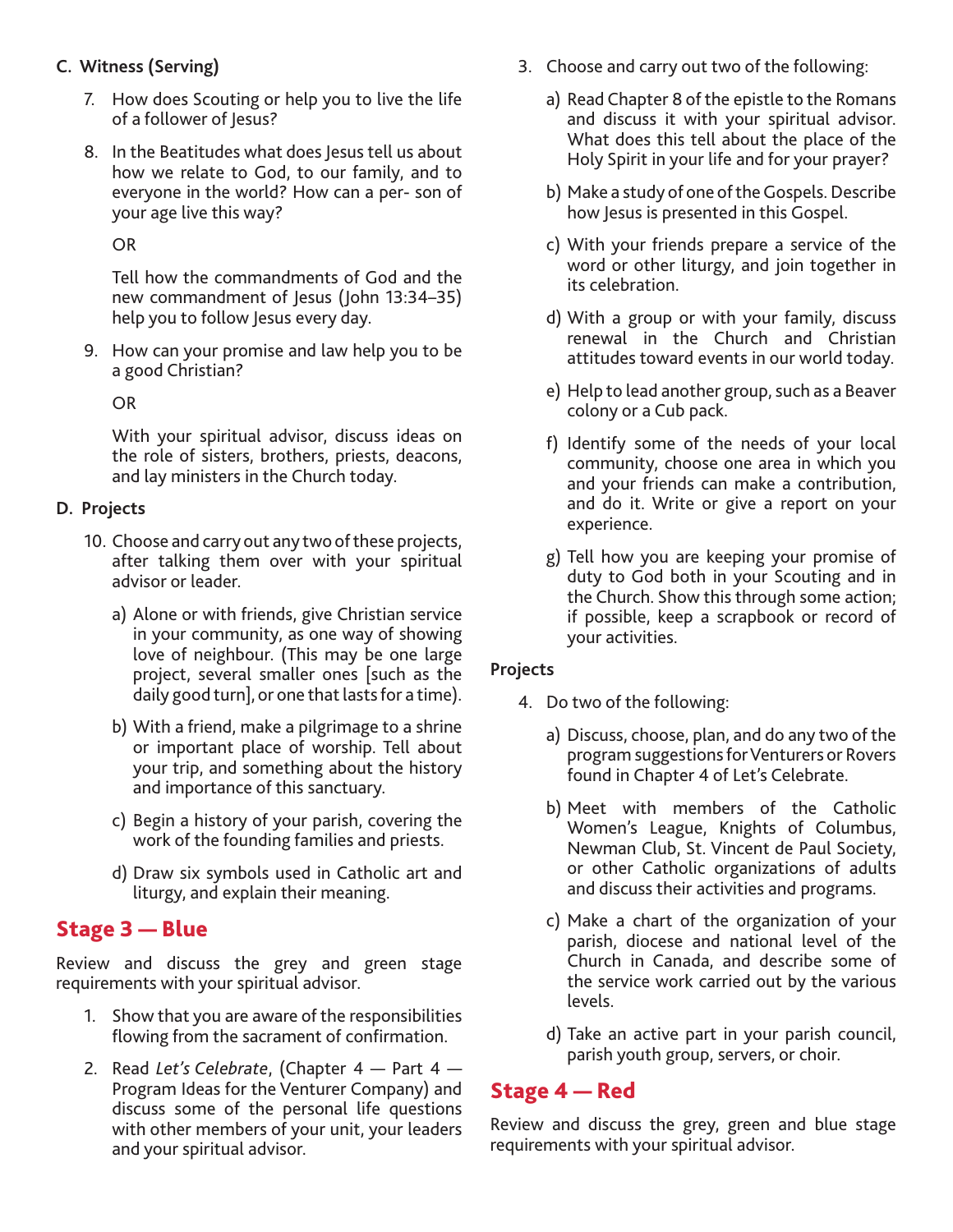- 1. "You are the Church." What does this mean to you? Describe how you are putting it into action.
- 2. Read the Acts of the Apostles. How was the Holy Spirit working in the Church then? How is the Holy Spirit working now? What is our responsibility to continue this work?
- 3. Read *Let's Celebrate,* (Chapter 4 Part 5 Program Ideas for the Rover Crew) and discuss some of the points with other members of your unit, your leaders, and your spiritual advisor.
- 4. Take part in an ecumenical activity in your community, such as discussions with members of other denominations, study of questions of importance, visiting other churches, meetings with other Church members and leaders.
- 5. As a Christian living in today's world, review and describe your attitudes toward yourself, other people, poverty, work, unemployment, violence, peace, disarmament, politics, God.

#### **Projects**

- 6. Alone or with a friend or two, plan and do something to make a positive and constructive contribution to building a better world in your parish, in your school, for the Church, in politics, or in your community.
- 7. Research and report on some of the ecumenical moves now under way by Churches in Canada and around the world.
- 8. Discuss, choose, and plan to do any two of the program suggestions for Venturers or Rovers or Rangers found in Chapter 4 of Let's Celebrate.

# Adult Religion in Life Award

#### *Guidelines for the Program*

# The Goal of this Program

The goal is to provide adult Roman Catholic leaders in the Scouting movement an opportunity to affirm their baptismal calling and to develop their faith awareness in ministering to youth. This is in line with the present guidelines of the award for youth:

"The purpose of this program is to provide Catholic Scouts with an opportunity to explore their faith to make it a basic part of their personal life and to share it with others."

# Instruction

The instruction of adult leaders desiring to qualify for this emblem can be given by the candidate's own parish priest or another designated person. Whenever possible, it is recommended that this instruction be given on a regional or area basis. This provides participants with a broader sense of Church and allows leaders to gather with others who share similar values and experiences.

# Requirements

The following requirements have been established for those seeking the award.

- 1. The person must have the approval of their District Commissioner.
- 2. The person must have the approval of their parish community through their Pastor or designated person in that community.
- 3. The person requesting the award should have a good understanding of the following:
	- a) their being part of the Church and its mission;
	- b) their being called to lay ministry;
	- c) a Christian's attitude to issues in the world today such as the environment, peace, justice and caring for others;
	- d) how they participate in the concern of God and the Church for youth; and
	- e) their own ongoing process of faith development.
- 4. The need for specific skills in working with youth suggests that applicants be given some instruction and training relating to the following:
	- a) the characteristics of faith awareness of youth of different ages;
	- b) how to pray with youth of different ages;
	- c) teaching respect for different faith expressions and groups;
	- d) how to work and pray in multidenominational and multi-faith settings;
	- e) how to access resources available to leaders;
	- f) how to prepare and celebrate a Scouts' Own involving youth;